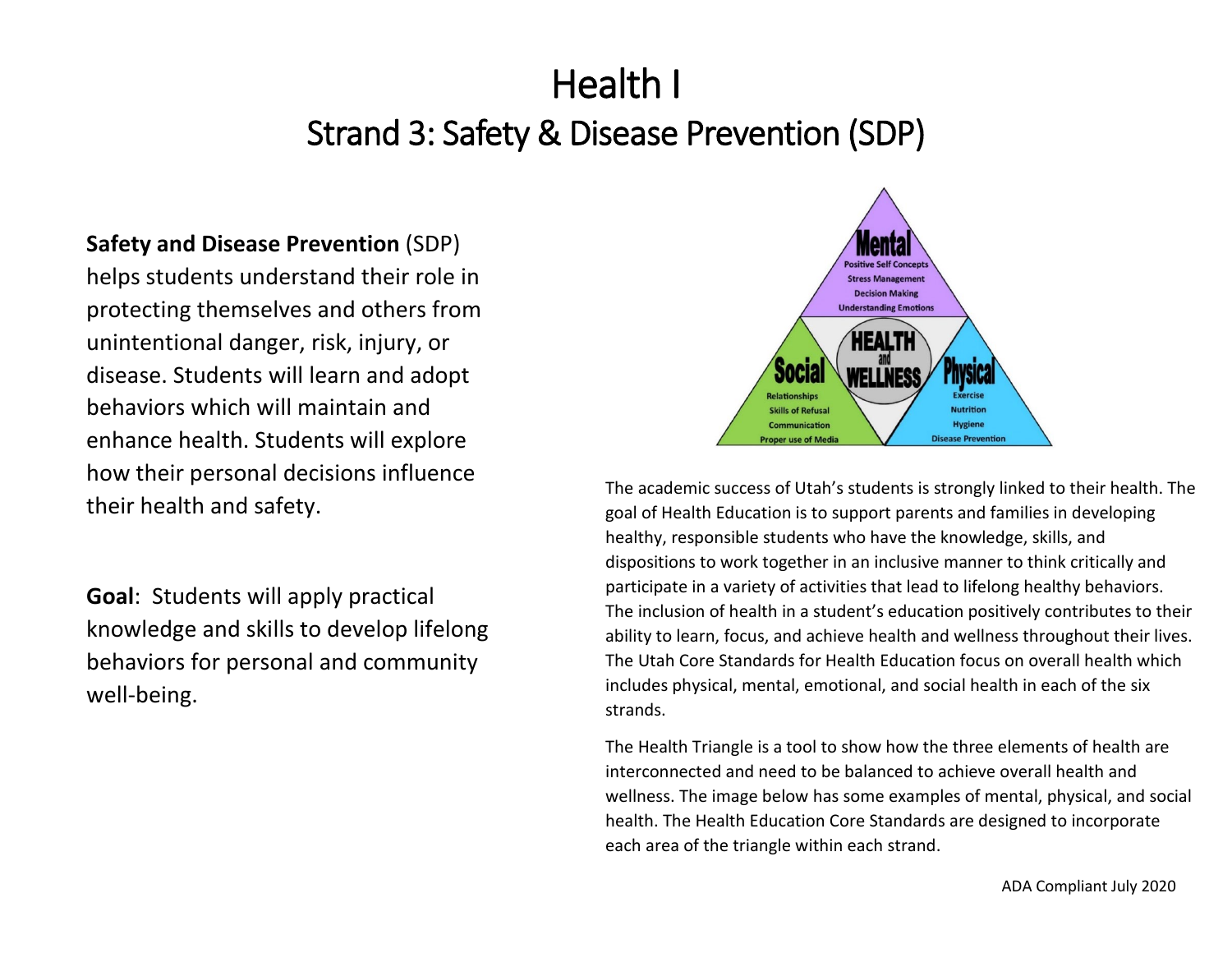Demonstrate proficiency in basic first-aid and Cardiopulmonary Resuscitation (CPR).

#### **Concepts and Skills to Master**

- Use CPR dummies to teach compressions training from certified trainer.
- Practice basic splinting & bleeding control techniques.
- View hands only CPR video.

\* Guest speaker from Red Cross, American Red Cross, nurse, or other CPR and first aid trainer may be useful.

#### **Critical Background Knowledge**

Standard 6.SDP.1: Create personal rules and strategies (e.g., use of safety equipment, protective gear, seat-belts, sunscreen) incorporating healthy lifestyle activities in home, school, social, and community settings.

**Related Standards: Future Grade Level** 

Standard HII.SDP.1: Demonstrate high-quality hands-on CPR, how to operate an AED, and appropriate first aid.

### **Standard HI.SDP.2**

Demonstrate how to apply thoughtful decision-making in health-related situations (for example, substance use, vehicle safety, sun safety, recreational safety, firearm safety, physical activity, nutritional choices).

#### **Concepts and Skills to Master**

- Research various health-related topics for safety and describe the decision-making for that situation. For example, wearing a seat belt, not texting or using phone while driving, the passenger's role in contributing to safe transportation (e.g., seat belts, distracted driving), firearm safety, recreational safety, nutrition.
- Research sun and ultraviolet (UV) safety practices (e.g., exposure to sun during peak hours, use of sunscreen, avoid tanning beds, seek shade, hydration). Example: Huntsman Cancer Institute Skin Cancer Prevention presentation.
- Botvin LST Lessons

#### **Critical Background Knowledge**

Standard 6.SDP.1: : Create personal rules and strategies (e.g., use of safety equipment, protective gear, seat-belts, sunscreen) incorporating healthy lifestyle activities in home, school, social, and community settings.

#### **Related Standards: Current Grade Level**

Standard HI.HF.2: Research factors that contribute to decisions and apply effective decision-making strategies.

Standard HI.HF.3b: Explain the importance of taking responsibility for one's actions and behaviors and discuss locus of control.

Standard HI.SAP.3: Examine the safe use and potential risks of prescription medications, over-the-counter (OTC) medications and herbal or dietary supplements.

Standard HI.SAP.4: Investigate potential short and long-term consequences (e.g., physical, mental and emotional, social, legal, financial) of alcohol, tobacco, nicotine, and other substance use, including the misuse of prescription drugs.

#### **Related Standards: Future Grade Level**

Standard HII.SDP.2: Develop strategies for safety-related or emergency situations (e.g., vehicle safety, recreation safety, firearm safety, seizure, stroke, cardiac event).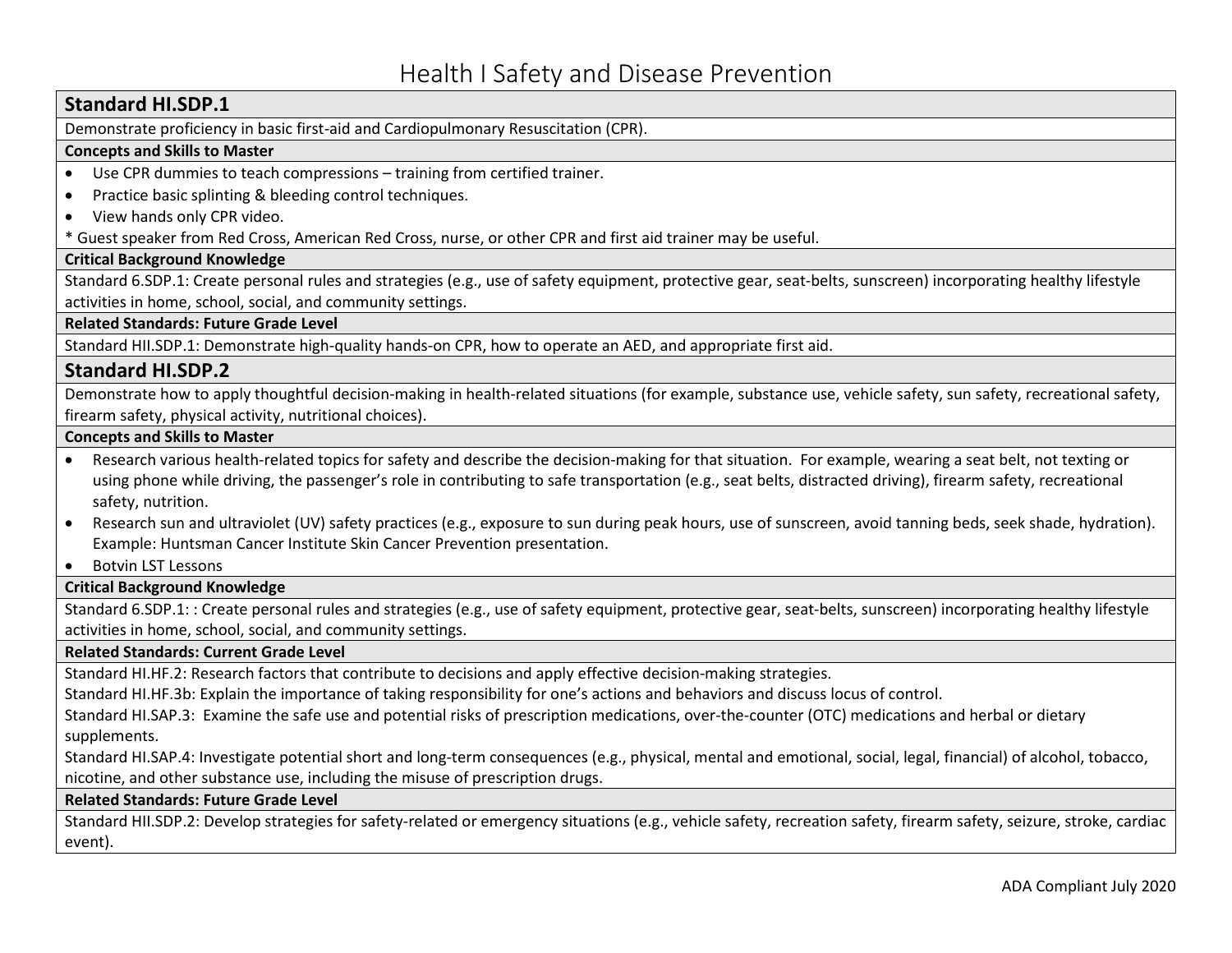Investigate the effects of media and technology on mental, emotional, physical, and social health (for example, dopamine levels, sleep).

#### **Concepts and Skills to Master**

- Research the effects of media on teens.
- Botvin LST Lessons

#### **Critical Background Knowledge**

Standard 6.MEH.2: Explore various options for managing stress by creating a personal stress management plan and adopting effective stress-reduction behaviors.

Standard 6.MEH.3: Describe the influence of culture and media, including social media, on self-esteem and body image.

#### **Related Standards: Current Grade Level**

Standard HI.SAP.2: Analyze media and marketing tactics used to promote alcohol, tobacco, nicotine, and other drug products.

Standard HI.HD.8a: Recognize the difference between healthy and unhealthy relationships and practice skills necessary to build healthy relationships and end unhealthy relationships both online and in person.

#### **Related Standards: Future Grade Level**

Standard HII.SDP.3: Practice responsible ways to communicate online, via text, or through other electronic means and how to respond to inappropriate contact or sexual advances online, via text, or through other electronic means.

#### **Standard HI.SDP.4**

Identify how to maintain a healthy online relationship and the potential consequences of sharing private information using technology including photos and videos.

#### **Concepts and Skills to Master**

- Discuss different scenarios and what information is appropriate and inappropriate to share online.
- Research consequences of sharing inappropriate material online (e.g., sexting, videos, pornography, threats, racist comments)

#### **Critical Background Knowledge**

Standard 6.MEH.3: Describe the influence of culture and media, including social media, on self-esteem and body image.

#### **Related Standards: Current Grade Level**

Standard HI.HF.3b: Recognize the difference between healthy and unhealthy relationships and practice skills necessary to build healthy relationships and end unhealthy relationships both online and in person.

Standard HI.HF.4: Demonstrate assertiveness and other effective ways to communicate personal boundaries and show respect for the boundaries of others. Standard HI.SDP.5: Explain the harmful effects of pornography and recognize that recovery is possible.

Standard HI.HD.8a: Recognize the difference between healthy and unhealthy relationships and practice skills necessary to build healthy relationships and end unhealthy relationships both online and in person.

#### **Related Standards: Future Grade Level**

Standard HII.SDP.3: Practice responsible ways to communicate online, via text, or through other electronic means and how to respond to inappropriate contact or sexual advances online, via text, or through other electronic means.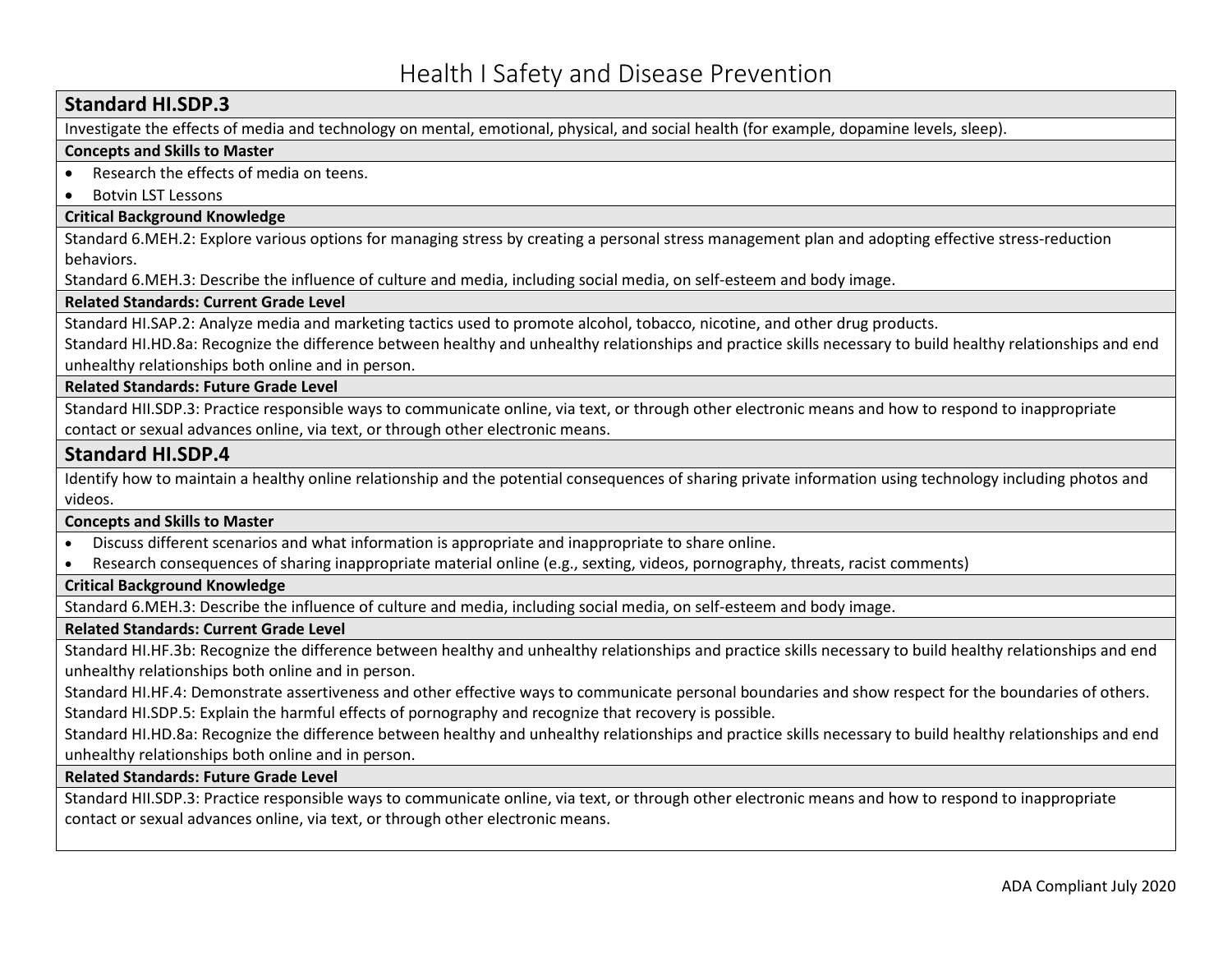Explain the harmful effects of pornography and recognize that recovery is possible.

#### **Concepts and Skills to Master**

- Discuss the potential harmful effects such as human trafficking, addiction, and legal implications.
- Discuss human trafficking and the link to pornography.
- Discuss safety measures and reporting strategies.

#### **Critical Background Knowledge**

Standard 6.SDP.3: Explore consequences for using technology inappropriately and discuss school policies.

#### **Related Standards: Current Grade Level**

Standard HI.SDP.4: Identify how to maintain a healthy online relationship and the potential consequences of sharing private information using technology including photos and videos.

Standard HI.SAP.5c: Recognize that recovery from addiction is possible.

**Related Standards: Future Grade Level**

Standard HI.SDP.4: Assess the harmful effects of pornography and recognize that recovery is possible.

#### **Standard HI.SDP.6**

Compare and contrast the signs, symptoms, prevention methods, and risk factors of infectious, acute, and chronic diseases.

#### **Concepts and Skills to Master**

• Research using verified websites the signs, symptoms, treatment, and prevention of different diseases (infectious, acute, chronic).

- Explore prevention and risk factors for environment, diet, body composition, risky behaviors, age, gender, and family genetics.
- Botvin LST Lessons.

#### **Critical Background Knowledge**

Standard 6.SDP.4: Analyze how various factors, including lifestyle choices, increase or decrease risk factors for disease.

Standard 6.HD.1: Describe the digestive, respiratory, and cardiovascular systems and their basic functions.

#### **Related Standards: Current Grade Level**

Standard HI.MEH.2: Identify the risk factors for development and the prevalence of mental health disorders, explain the importance of early intervention and treatment, and locate valid and reliable health services.

Standard HI.HD.5: Identify common reproductive conditions and diseases, including cancers.

Standard HI.HD.6: Identify practices for prevention of common sexually transmitted diseases/infections (STD/STI).

#### **Related Standards: Future Grade Level**

Standard HII.SDP.6: Research preventive measures for chronic and infectious health conditions, and the physical, mental and emotional, social and economic effects on self and society.

Standard HII.SDP.7: Analyze and describe the relationships among healthy eating, physical activity, and chronic diseases (e.g., heart disease, cancer, type-2 diabetes, hypertension, osteoporosis).